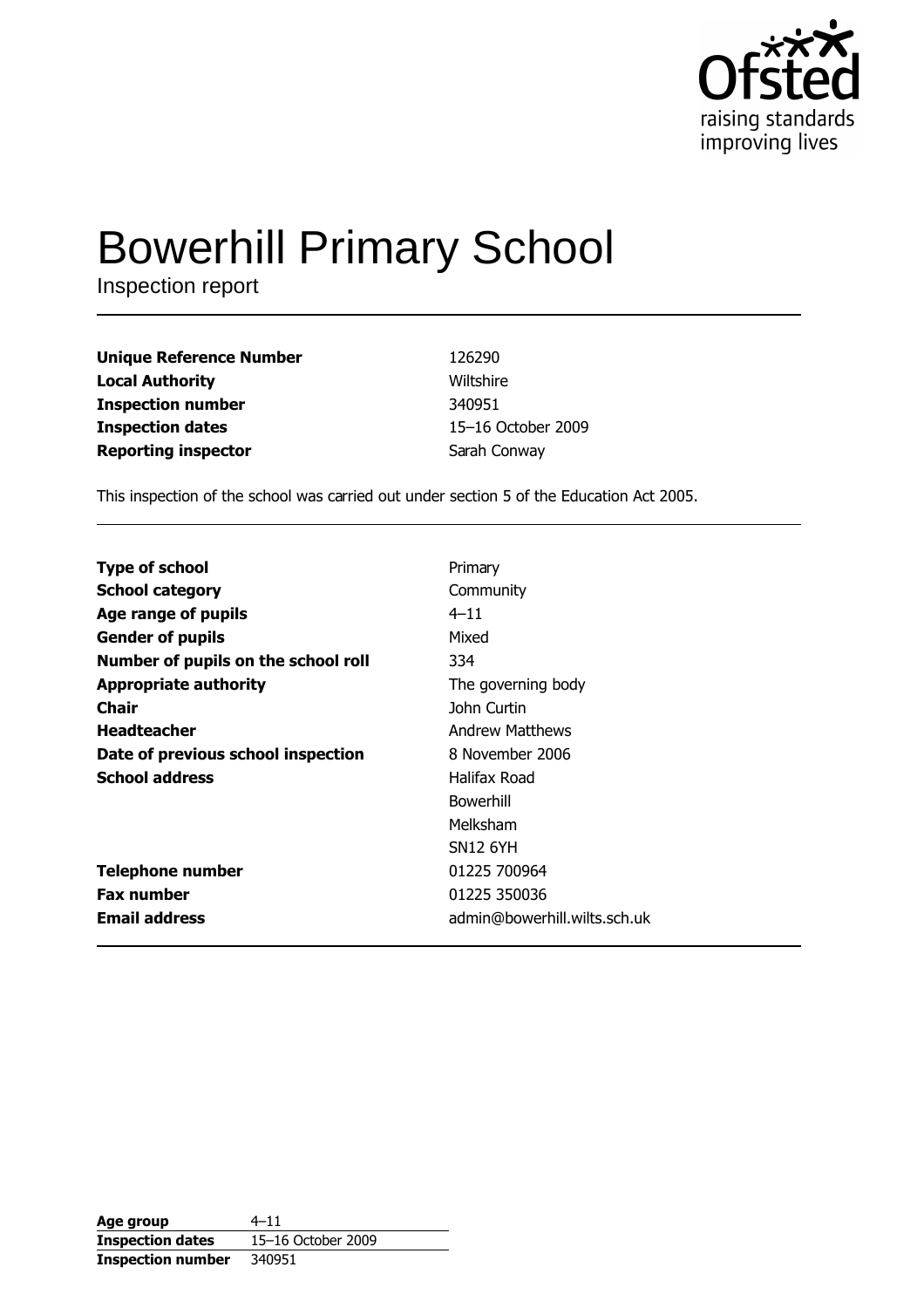The Office for Standards in Education, Children's Services and Skills (Ofsted) regulates and inspects to achieve excellence in the care of children and young people, and in education and skills for learners of all ages. It regulates and inspects childcare and children's social care, and inspects the Children and Family Court Advisory Support Service (Cafcass), schools, colleges, initial teacher training, work-based learning and skills training, adult and community learning, and education and training in prisons and other secure establishments. It rates council children's services, and inspects services for looked after children, safequarding and child protection.

Further copies of this report are obtainable from the school. Under the Education Act 2005, the school must provide a copy of this report free of charge to certain categories of people. A charge not exceeding the full cost of reproduction may be made for any other copies supplied.

If you would like a copy of this document in a different format, such as large print or Braille, please telephone 08456 404045, or email enquiries@ofsted.gov.uk.

You may copy all or parts of this document for non-commercial educational purposes, as long as you give details of the source and date of publication and do not alter the documentation in any way.

Royal Exchange Buildings St Ann's Square Manchester M2 7LA T: 08456 404045 Textphone: 0161 618 8524 E: enquiries@ofsted.gov.uk W: www.ofsted.gov.uk © Crown copyright 2009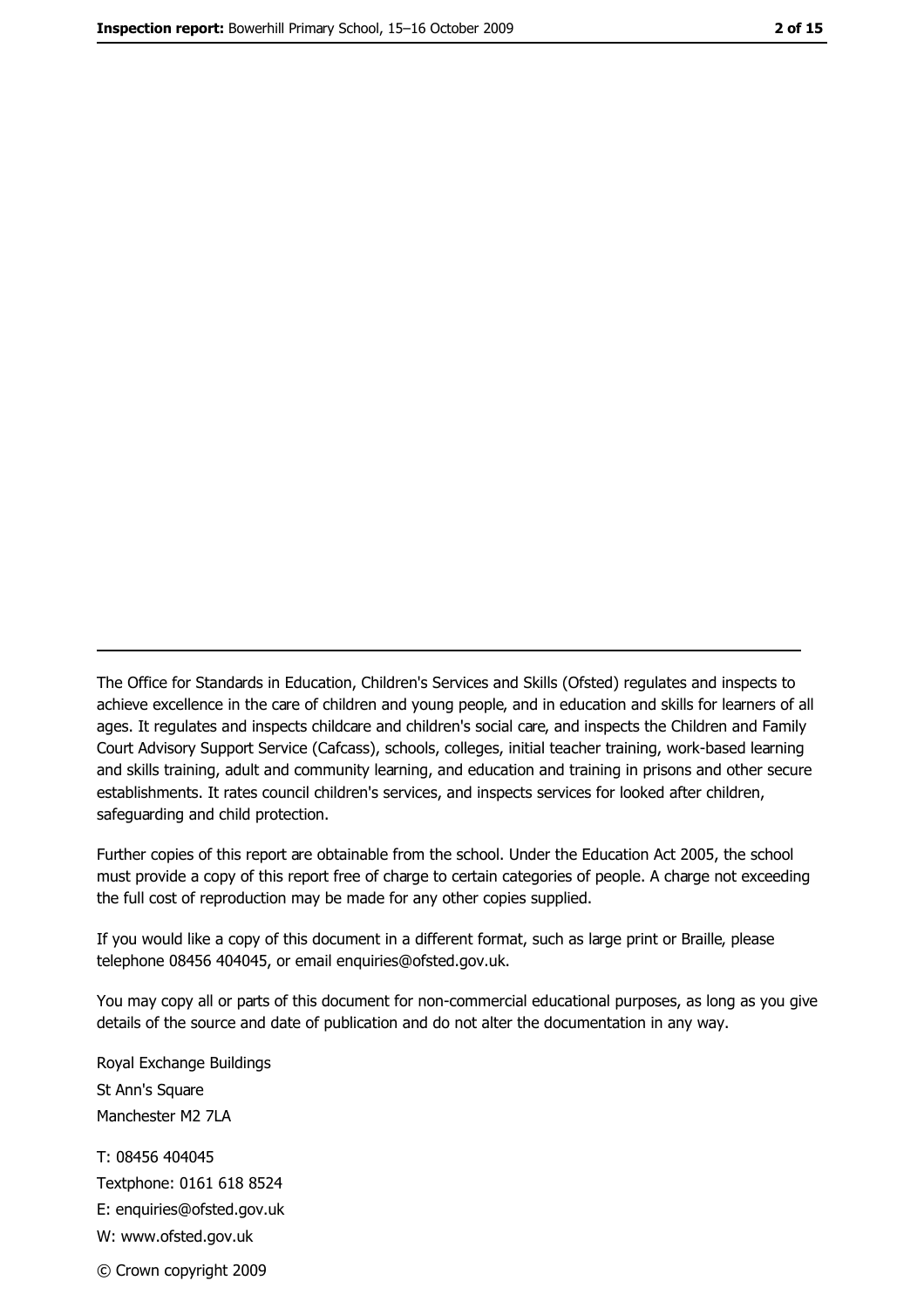# **Introduction**

This inspection was carried out by three additional inspectors. The inspectors visited 17 lessons, and held meetings with governors, staff, groups of pupils and parents. They observed the school's work and looked at a sample of pupils' work in Key Stage 1 including some from previous years, information from the monitoring of pupils' progress, assessment data and a range of school documents including safeguarding procedures, governors' minutes and the school improvement plan. They also took into account the views of pupils and those expressed by parents and carers in 89 questionnaires.

The inspection team reviewed many aspects of the school's work. It looked in detail at the following:

- the extent to which school procedures and processes ensure pupils feel and are  $\blacksquare$ safe
- the achievement of different groups of pupils in Key Stage 1, including those with  $\blacksquare$ special educational needs and/or disabilities
- the extent to which improvements in writing and mathematics in Key Stage 2 have  $\blacksquare$ been sustained
- the quality of the monitoring of progress by subject leaders.  $\blacksquare$

# Information about the school

This is a larger than average primary school. Most pupils are from White British families and all speak English fluently. The proportion of pupils with special educational needs and/or disabilities is below average; most of these pupils have moderate learning difficulties.

The school has a number of awards including Investors in People status, the Financial Management Standard in Schools, the Healthy Schools award, Activemark and the International Schools award. Governors manage an early morning club as part of the school's extended provision. This was inspected by the team.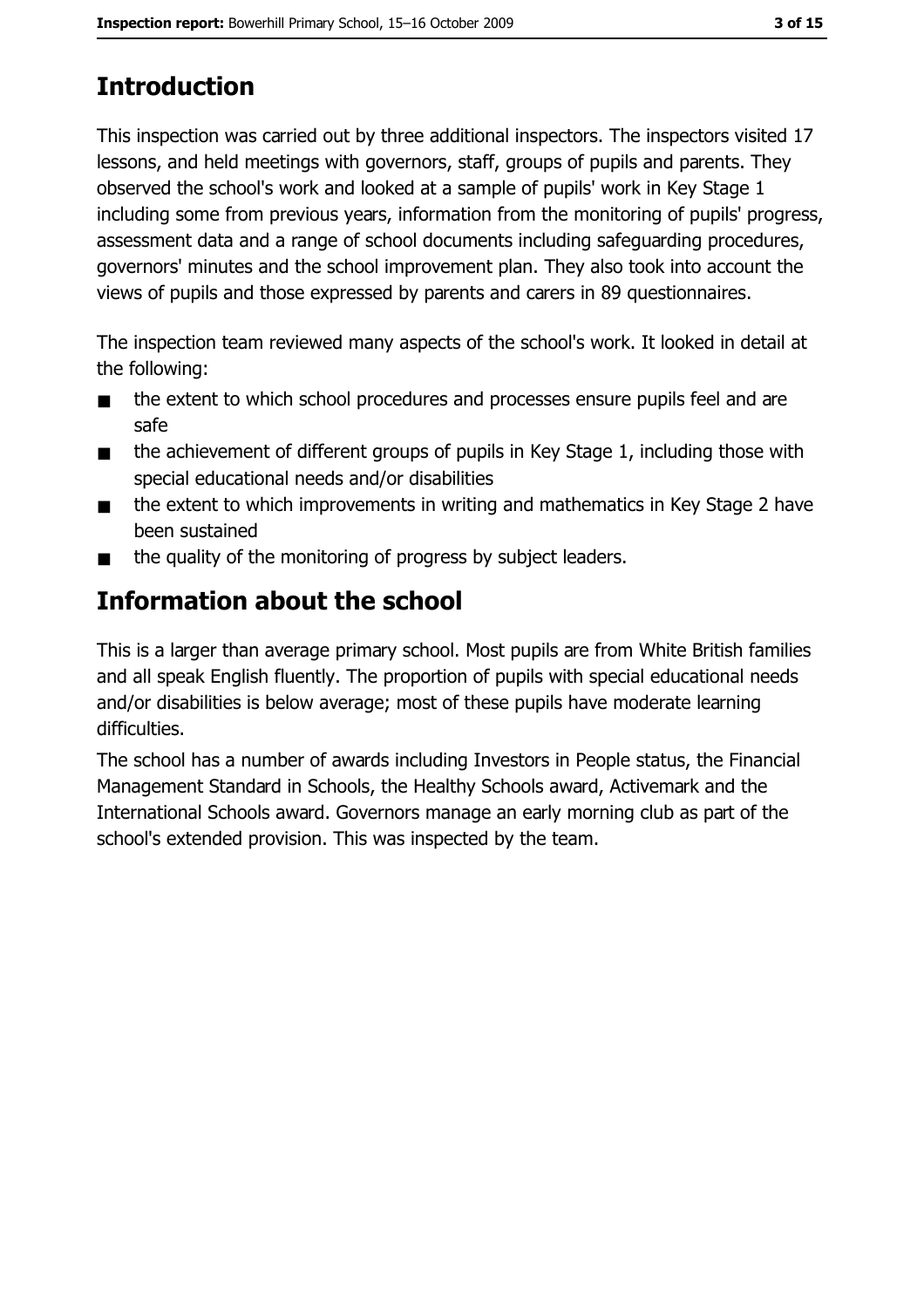## **Inspection judgements**

### Overall effectiveness: how good is the school?

#### The school's capacity for sustained improvement

### **Main findings**

Bowerhill School provides a satisfactory education for its pupils. This is a caring and supportive school with a number of good features. Pupils enjoy school, as demonstrated by their commendably positive attitudes towards their learning and good attendance. They are confident, very polite, well behaved and look out for each other, as exemplified by the number of concerned pupils who approached an unhappy pupil in the playground during lunchtime. Pupils are proud of their role in contributing to improvements to the playground, which they make good use of during playtimes. They appreciate the clubs and range of trips that are available. Pupils welcome links with a school in France and are enthusiastic about religious education lessons, but would like to have personal experience of the different faiths and cultures in communities nationally as well internationally.

The quality of teaching in writing and mathematics has improved since the last inspection because of strong leadership. Very little teaching is inadequate, but the school recognises the need for good or better teaching to be a more consistent feature across all year groups in order to drive up achievement. As a result of weaker teaching in Year 1, pupils' progress is slow and they have some ground to catch up in Years 2 and 3. In Key Stage 2, teaching is better although not consistently good for all groups of pupils. Features of good or outstanding teaching include activities tailored to pupils' different abilities, well-chosen resources designed to motivate pupils, and challenging but supportive questioning from the class teacher. Teaching is weaker where the pace of learning is slow, activities are not matched well enough to the range of abilities in the classroom and where more able pupils are not sufficiently challenged, most notably in mathematics. The provision in the Reception class has improved enormously since the last inspection, and children now get a good start to their early education. Good support for pupils who have special educational needs and/or disabilities, particularly those with specific difficulties, ensures that they make progress in line with their peers.

Staff are caring and committed to securing their pupils' welfare. Procedures for caring for children at risk of being vulnerable are very good. Safeguarding systems are good, and in some aspects exemplary. Pupils are well informed about how to keep safe and are confident that problems they raise such as boisterous behaviour in the playground will be dealt with promptly.

The school has a good capacity to improve, demonstrated by the determined and intelligent leadership of the headteacher and robust attention to areas identified for improvement in the last report. Improvements in Early Years Foundation Stage and in mathematics and writing in Key Stage 2 have been achieved as a result of a combination of improved ongoing assessment, robust tracking and a more innovative curriculum.

3  $\overline{2}$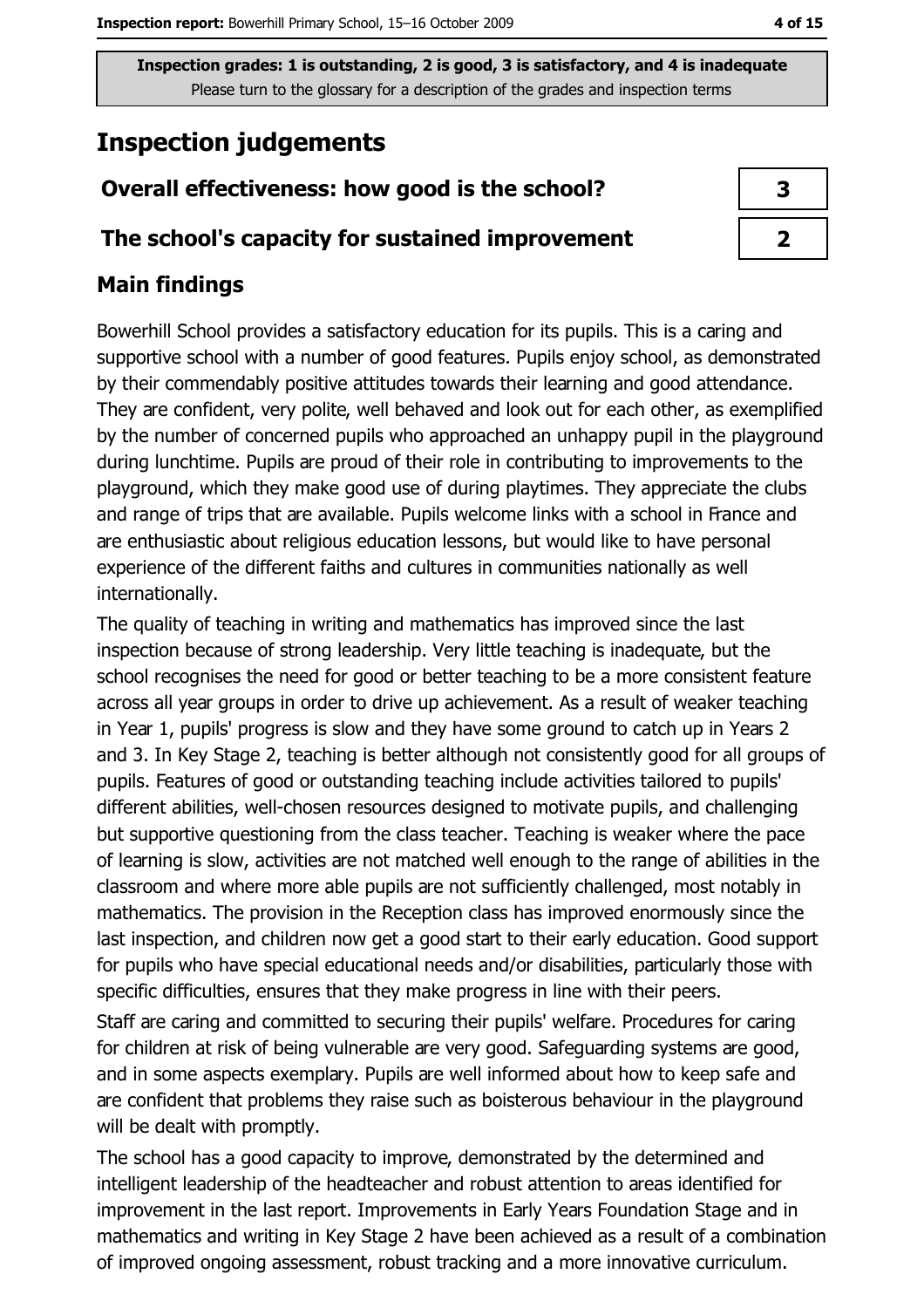Leaders are building on the strength of the Early Years Foundation Stage and extending successful initiatives used to raise standards in Key Stage 2 to also start to raise standards in Key Stage 1. These actions, together with accurate self-evaluation, provide a secure springboard for the future.

#### What does the school need to do to improve further?

- Ensure teaching is consistently good in Key Stage 1, particularly in Year 1, so that  $\blacksquare$ pupils make good progress in all years, by ensuring that:
	- sharper planning of lessons means that the pace is consistently brisk
	- lesson activities are of sufficient interest and challenge to keep all groups engaged in their learning and help them to learn well.
- Further improve provision in mathematics by ensuring that activities are consistently well matched to all pupils' capabilities.
- Improve pupils' knowledge and understanding of the diversity of communities in the United Kingdom so that they are as strong as their knowledge and understanding of the international community by:
	- establishing links with schools serving different communities in the United Kingdom
	- involving pupils in events bevond the school's immediate community.

#### **Outcomes for individuals and groups of pupils**

The quality of learning observed in lessons during the inspection was satisfactory overall, but inconsistent. Where care is taken in selecting resources to motivate and engage pupils, progress is faster. For example, in one lesson note-taking was taught in the context of learning about space, a subject about which all pupils were excited. As a result, pupils saw the purpose in note-taking to capture their learning and made very good progress both in learning about space and in acquiring note-taking skills. In a Key Stage 1 lesson, however, the teacher's choice of words with which to teach a sound was too demanding for their age and slowed the pace of learning. Occasionally, where teachers talked for too long, did not provide enough quidance on what was expected or spent too much time repeating tasks pupils could already do, such as ordering the months of the year in one lesson or reviewing pie charts in another lesson, pupils lost interest and progress was slow.

Standards are broadly average by the time pupils leave school, representing steady progress from pupils' broadly typical skills, knowledge and understanding when they joined the school in Reception. The school's tracking information shows that pupils' progress is faster for all groups now in Key Stage 2 than it was when they were in Key Stage 1 and they are making up for ground lost where provision was weaker. In writing, rigorous monitoring procedures, ambitious targets and more time spent on writing have accelerated progress after disappointing Key Stage 2 results in 2007.

Pupils have a good understanding of how to keep healthy and take part in a range of

 $\overline{\mathbf{3}}$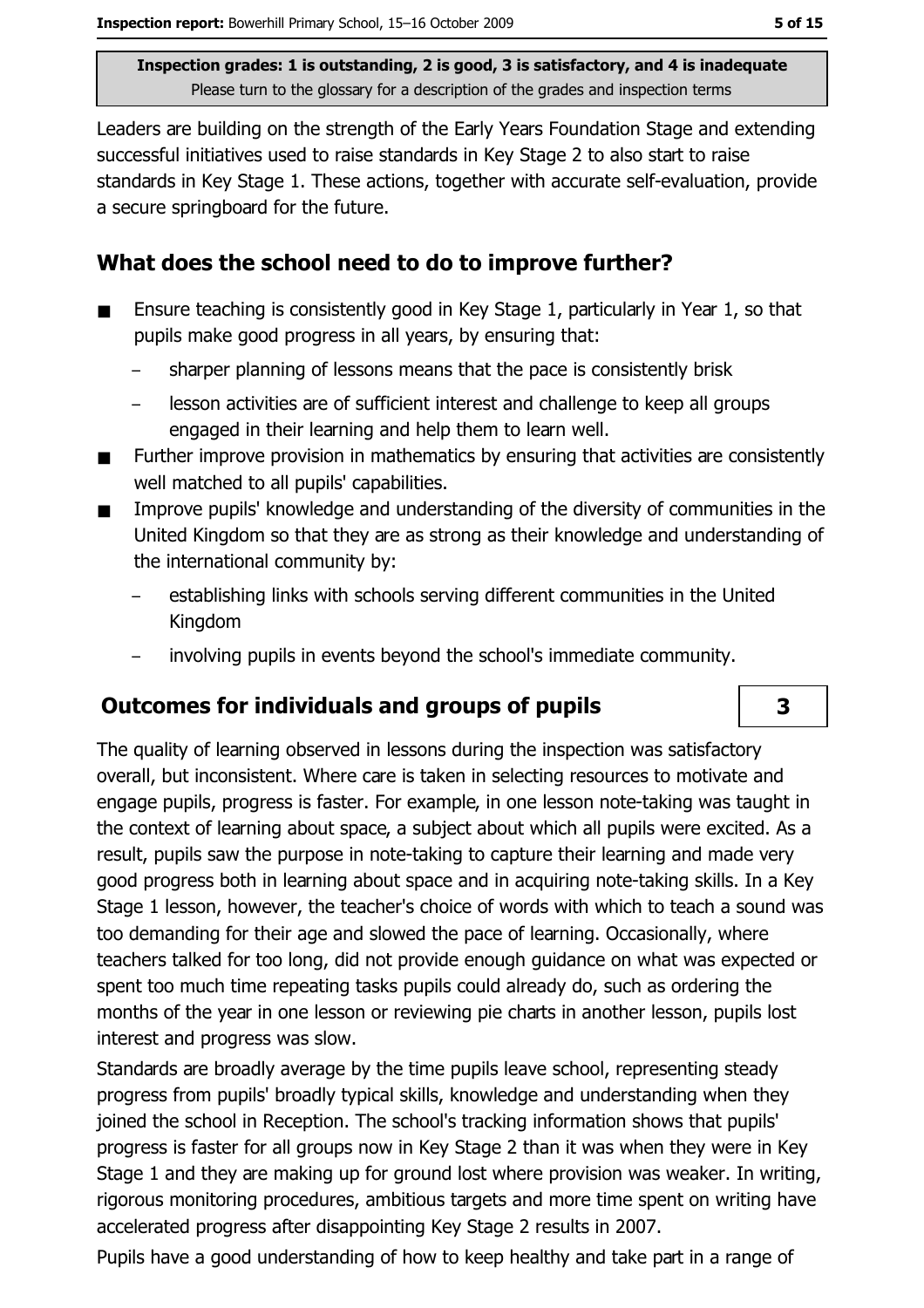physical activity. This is very evident at playtimes, when many enthusiastically take part in games. They do not always extend their knowledge to what they eat, as evidenced by the content of some pupils' packed lunches.

These are the grades for pupils' outcomes

| Pupils' achievement and the extent to which they enjoy their learning                                                     |                         |
|---------------------------------------------------------------------------------------------------------------------------|-------------------------|
| Taking into account:<br>Pupils' attainment <sup>1</sup>                                                                   | 3                       |
| The quality of pupils' learning and their progress                                                                        | 3                       |
| The quality of learning for pupils with special educational needs and/or<br>disabilities and their progress               | 3                       |
| The extent to which pupils feel safe                                                                                      | $\overline{\mathbf{2}}$ |
| <b>Pupils' behaviour</b>                                                                                                  | $\overline{\mathbf{2}}$ |
| The extent to which pupils adopt healthy lifestyles                                                                       | $\overline{\mathbf{2}}$ |
| The extent to which pupils contribute to the school and wider community                                                   | 3                       |
| The extent to which pupils develop workplace and other skills that will<br>contribute to their future economic well-being | 3                       |
| Taking into account:<br>Pupils' attendance <sup>1</sup>                                                                   | $\mathcal{P}$           |
| The extent of pupils' spiritual, moral, social and cultural development                                                   |                         |

## How effective is the provision?

This is a school where particularly good relationships between teachers and their pupils have contributed to a very positive and purposeful atmosphere. Routines are well established and pupils move quickly between and within lessons. Pupils' behaviour in lessons deteriorates only when they do not understand what to do or are bored because a task is too easy. Clear explanations and modelling from some teachers help pupils to know what to do. Most pupils, but especially older pupils, and their parents are involved in setting and monitoring progress towards their targets and pupils have a good understanding of what to do to achieve them. Teaching assistants are used effectively in most cases and some support is very good.

A strength of the school is its engaging and enjoyable curriculum, enhanced by its Early Language Learning which begins in Key Stage 1 and the use of specialist teachers,

The grades for attainment and attendance are: 1 is high; 2 is above average; 3 is broadly average; and 4 is low.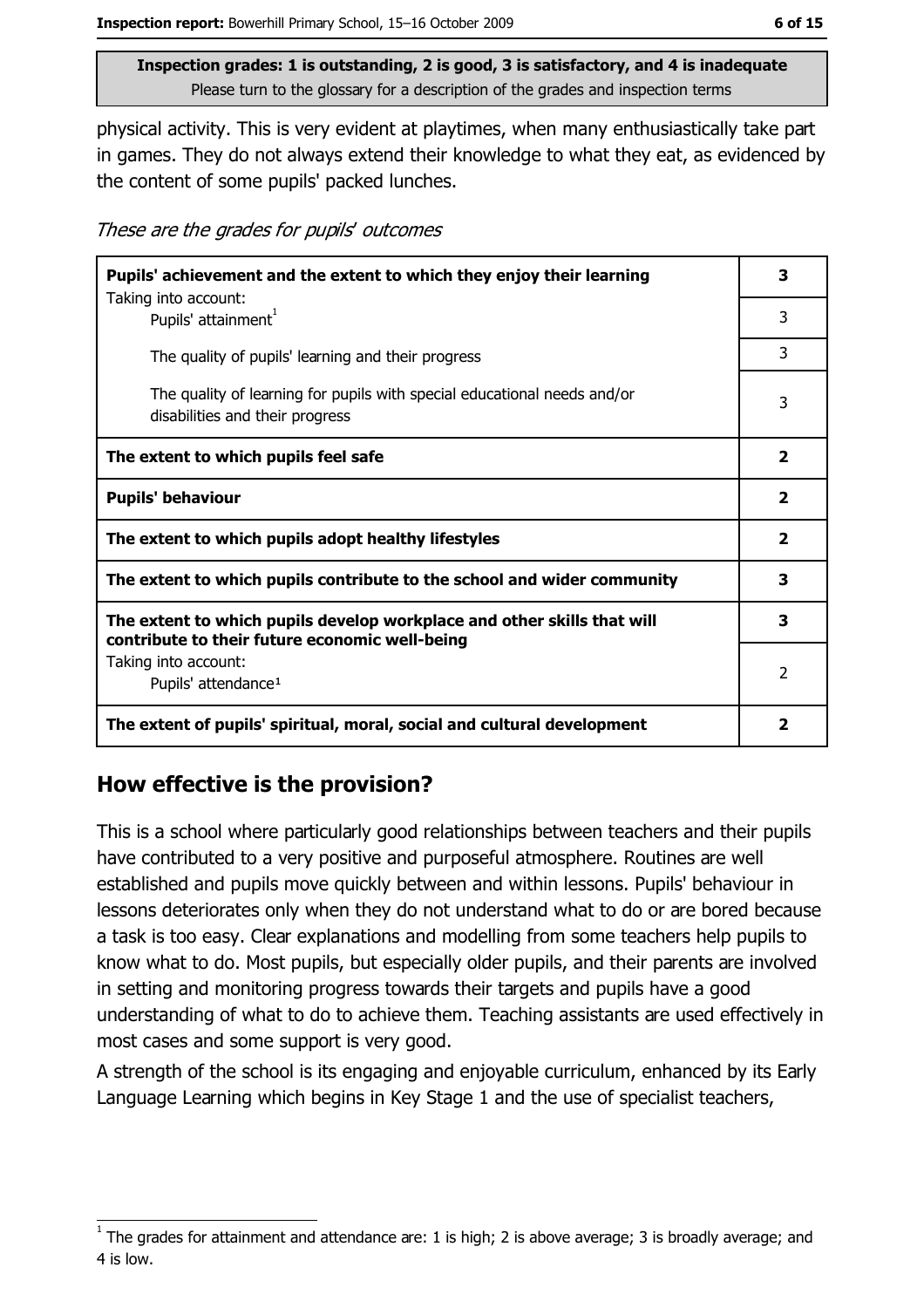especially in Key Stage 2, such as in music. One Year 6 pupil, for example, explained the value of specialist teachers, commenting that different teachers for different subjects helped prepare pupils for secondary schools. Links between literacy and other subjects are very effective in providing a real context for learning. The curriculum promotes pupils' personal development well but is not always sufficiently adapted for all ability groups. Pupils and parents value the early morning club, which is well run and provides good quality care for a wide age range of pupils who play and interact well together.

These are the grades for the quality of provision

| The quality of teaching                                                                                    |  |
|------------------------------------------------------------------------------------------------------------|--|
| Taking into account:<br>The use of assessment to support learning                                          |  |
| The extent to which the curriculum meets pupils' needs, including, where<br>relevant, through partnerships |  |
| The effectiveness of care, guidance and support                                                            |  |

#### How effective are leadership and management?

The headteacher's unremitting focus on improving standards, combined with robust tracking systems and the increasing involvement of subject leaders in monitoring learning and progress, has resulted in a cohesive and committed approach towards improving the school. The unvalidated Key Stage 2 results for 2009 show that improvement in writing in 2008 has been sustained and attainment in mathematics continues to improve. However, school leaders recognise there is still work to be done to ensure that pupils build on the good progress they make in Reception, throughout Key Stage 1.

The school works well with other partners such as the local secondary school and social care workers to promote learning and pupils' well-being. Where external support is lacking, the school has actively developed internal systems to ensure that pupils' needs are met well. The school itself is a harmonious community and the developing links with schools both in France and India are supporting pupils' understanding of the global community. However, the school acknowledges the gap in developing pupils' understanding of the wider national community and limited involvement in contributing to the local community. Governors provide effective challenge and ensure safeguarding procedures are robust. They do not routinely monitor the impact of their equalities policy but outcomes for different groups show this area is satisfactory.

These are the grades for leadership and management

| The effectiveness of leadership and management in embedding ambition and<br>driving improvement | -3 |
|-------------------------------------------------------------------------------------------------|----|
| Taking into account:<br>The leadership and management of teaching and learning                  |    |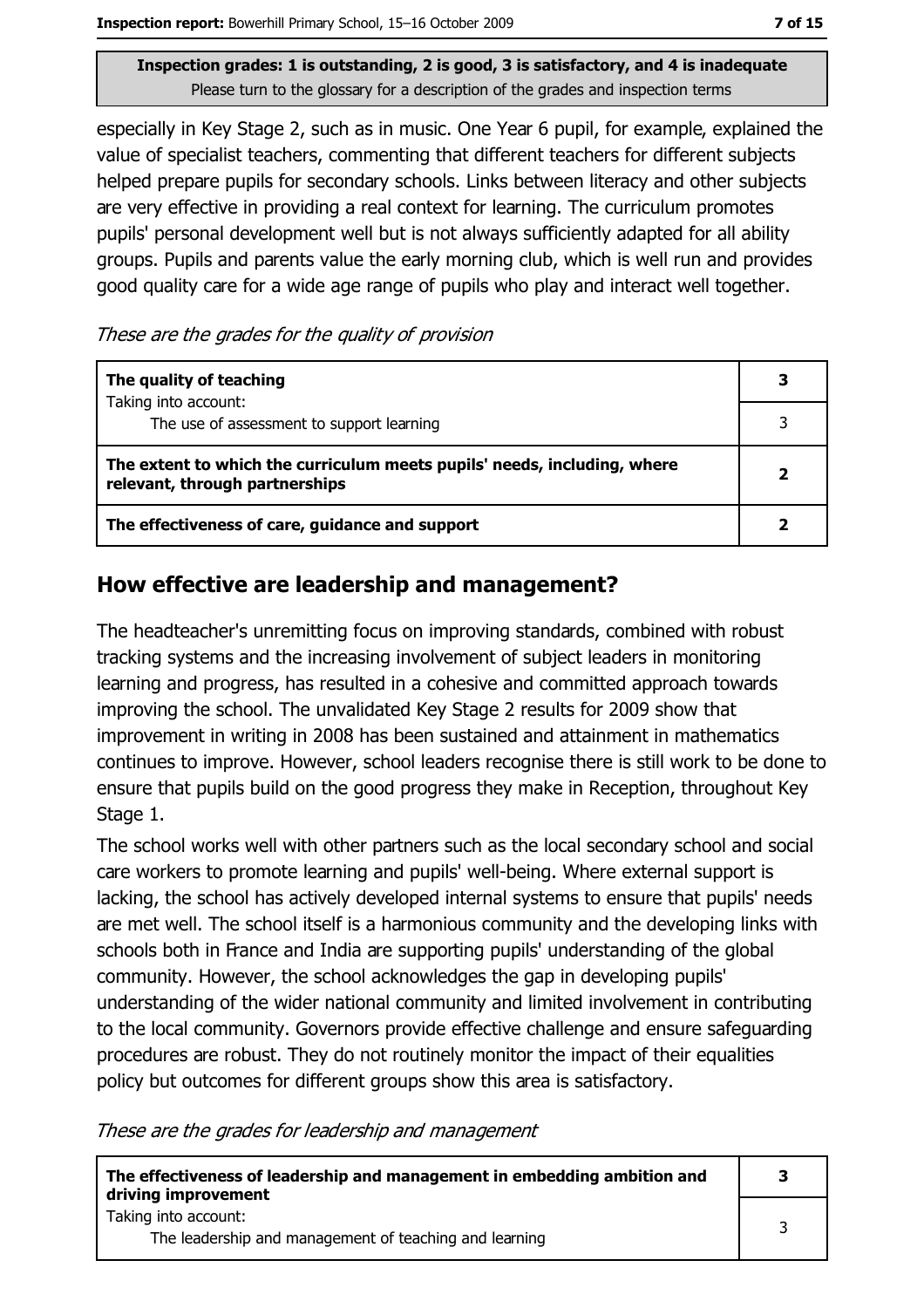| respection grades. I is outstanding, z is good, s is satisfactory, and + is madequate<br>Please turn to the glossary for a description of the grades and inspection terms |                         |
|---------------------------------------------------------------------------------------------------------------------------------------------------------------------------|-------------------------|
| The effectiveness of the governing body in challenging and supporting the<br>school so that weaknesses are tackled decisively and statutory responsibilities<br>met       | 3                       |
| The effectiveness of the school's engagement with parents and carers                                                                                                      | 2                       |
| The effectiveness of partnerships in promoting learning and well-being                                                                                                    | $\mathbf{2}$            |
| The effectiveness with which the school promotes equality of opportunity and<br>tackles discrimination                                                                    | 3                       |
| The effectiveness of safeguarding procedures                                                                                                                              | $\overline{\mathbf{2}}$ |
| The effectiveness with which the school promotes community cohesion                                                                                                       | 3                       |
| The effectiveness with which the school deploys resources to achieve<br>value for money                                                                                   | 3                       |

 $\frac{1}{2}$  is outstanding 2 is good 3 is satisfactory, and 4 is inadequ

## **Early Years Foundation Stage**

The children currently in Reception entered the school with levels of skill, knowledge and understanding slightly above those expected for their age, reflecting a recent rising trend. The Early Years Foundation Stage leader has a good understanding of effective provision and, since the last inspection, has applied her knowledge of best practice in other schools to improve provision. The two Reception classes have been combined and children are taught in one open-plan area, enabling one highly experienced teacher to work alongside adults who are less experienced with this year group. The learning environment, both inside and out, is secure, stimulating and well resourced. From an early stage, children are able to work independently and play well together. Activities are relevant and well planned, so that children's learning and development are good across all areas of learning. Children benefit from teaching that is good overall, and good levels of care.

These are the grades for the Early Years Foundation Stage

| <b>Overall effectiveness of the Early Years Foundation Stage</b><br>Taking into account:     |  |
|----------------------------------------------------------------------------------------------|--|
| Outcomes for children in the Early Years Foundation Stage                                    |  |
| The quality of provision in the Early Years Foundation Stage                                 |  |
| The effectiveness of leadership and management of the Early Years<br><b>Foundation Stage</b> |  |

#### **Views of parents and carers**

Most parents were very positive about the school in all areas. Parents commented on the welcoming nature of the school and the range of trips and visitors. A very small minority indicated dissatisfaction with the help the school gives to support their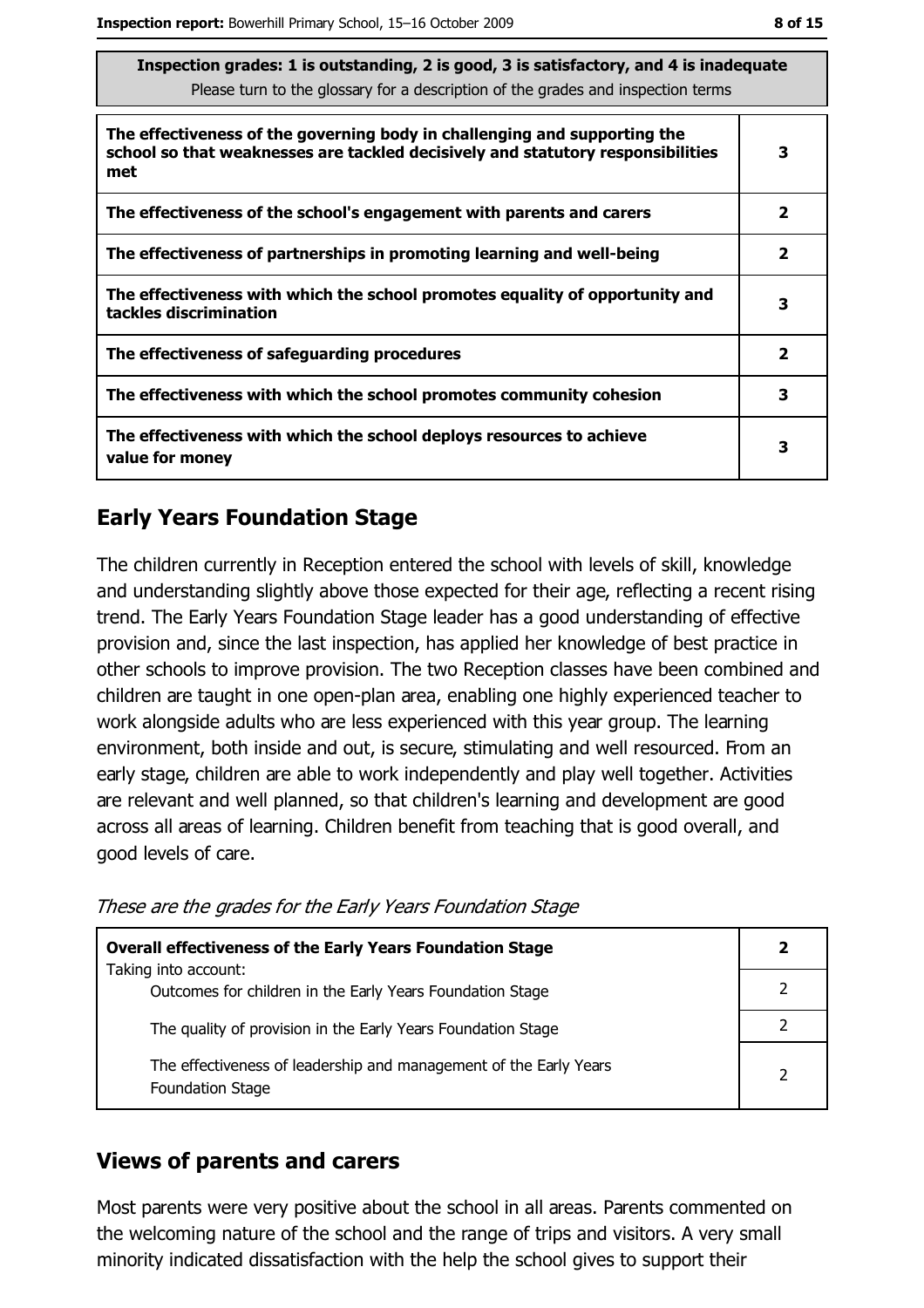children's learning.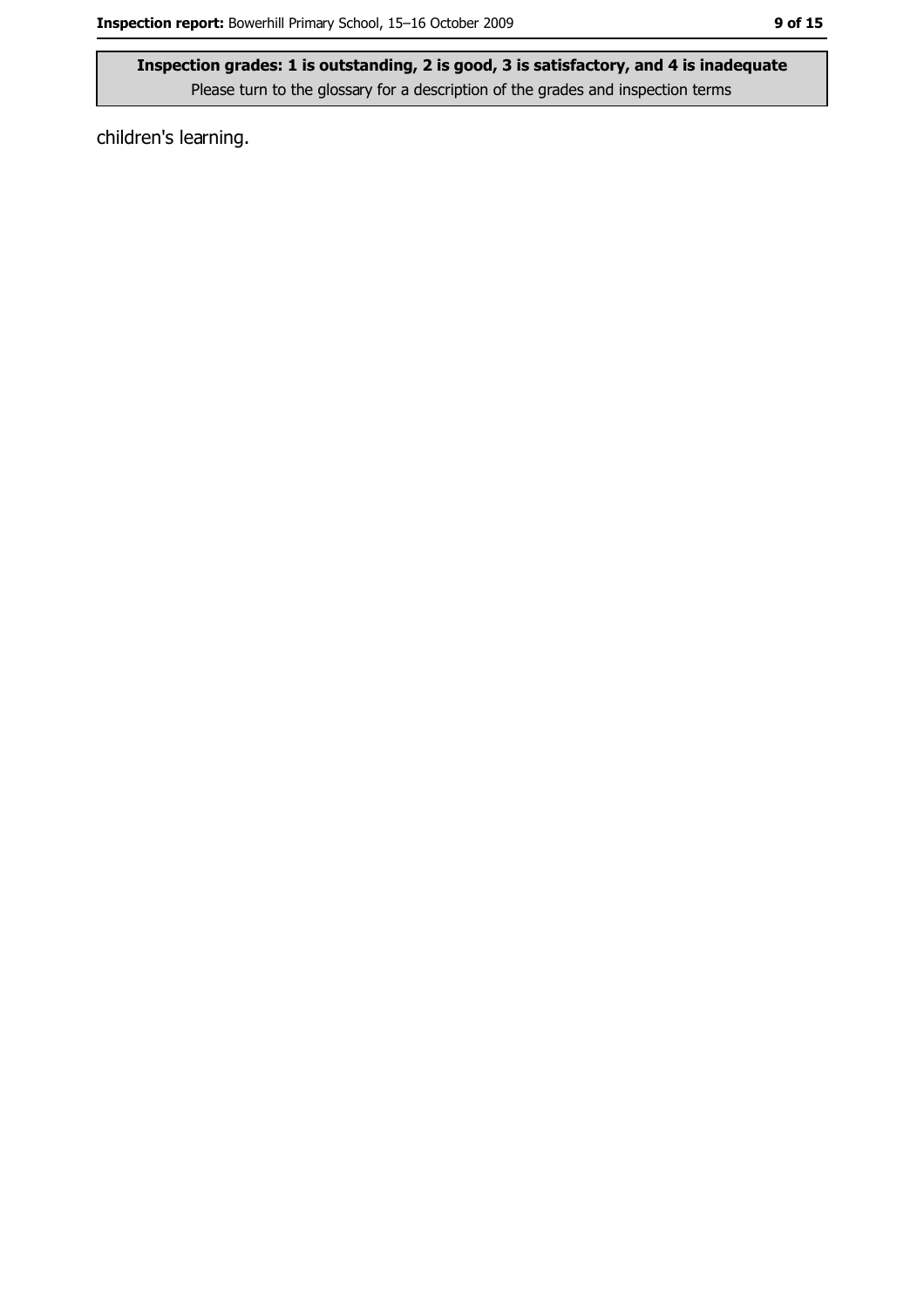#### Responses from parents and carers to Ofsted's questionnaire

Ofsted invited all the registered parents and carers of pupils registered at Bowerhill Primary to complete a questionnaire about their views of the school.

In the questionnaire, parents and carers were asked to record how strongly they agreed with 13 statements about the school.

The inspection team received 89 completed questionnaires by the end of the on-site inspection. In total, there are 334 pupils registered at the school.

| <b>Statements</b>                                                                                                                                                                                                                                       | <b>Strongly</b><br><b>Agree</b> |               | <b>Agree</b> |               | <b>Disagree</b> |                | <b>Strongly</b><br>disagree |                |
|---------------------------------------------------------------------------------------------------------------------------------------------------------------------------------------------------------------------------------------------------------|---------------------------------|---------------|--------------|---------------|-----------------|----------------|-----------------------------|----------------|
|                                                                                                                                                                                                                                                         | <b>Total</b>                    | $\frac{1}{2}$ | <b>Total</b> | $\frac{1}{2}$ | <b>Total</b>    | $\frac{0}{0}$  | <b>Total</b>                | $\frac{1}{2}$  |
| My child enjoys school                                                                                                                                                                                                                                  | 46                              | 52            | 38           | 43            | 3               | 3              | $\Omega$                    | 0              |
| The school keeps my child<br>safe                                                                                                                                                                                                                       | 47                              | 53            | 40           | 45            | $\mathbf{1}$    | 1              | 1                           | $\mathbf{1}$   |
| The school informs me<br>about my child's progress                                                                                                                                                                                                      | 30                              | 34            | 52           | 58            | 4               | 5              | 0                           | 0              |
| My child is making enough<br>progress at this school                                                                                                                                                                                                    | 33                              | 37            | 48           | 54            | 4               | 5              | 0                           | 0              |
| The teaching is good at this<br>school                                                                                                                                                                                                                  | 40                              | 45            | 41           | 46            | 3               | 3              | 0                           | 0              |
| The school helps me to<br>support my child's learning                                                                                                                                                                                                   | 34                              | 38            | 44           | 49            | 5               | 6              | $\mathbf{1}$                | $\mathbf{1}$   |
| The school helps my child to<br>have a healthy lifestyle                                                                                                                                                                                                | 33                              | 37            | 52           | 58            | 4               | 5              | 0                           | $\mathbf 0$    |
| The school makes sure that<br>my child is well prepared for<br>the future (for example<br>changing year group,<br>changing school, and for<br>children who are finishing<br>school, entering further or<br>higher education, or<br>entering employment) | 33                              | 37            | 51           | 57            | $\mathbf{1}$    | 1              | $\mathbf 0$                 | $\mathbf 0$    |
| The school meets my child's<br>particular needs                                                                                                                                                                                                         | 28                              | 32            | 48           | 54            | 3               | 3              | $\mathbf{1}$                | $\mathbf{1}$   |
| The school deals effectively<br>with unacceptable behaviour                                                                                                                                                                                             | 30                              | 34            | 52           | 58            | $\mathbf 0$     | 0              | 1                           | $\mathbf{1}$   |
| The school takes account of<br>my suggestions and<br>concerns                                                                                                                                                                                           | 28                              | 32            | 51           | 57            | $\overline{2}$  | 2              | $\mathbf{1}$                | $\mathbf{1}$   |
| The school is led and<br>managed effectively                                                                                                                                                                                                            | 40                              | 45            | 43           | 48            | $\overline{2}$  | $\overline{2}$ | $\mathbf{1}$                | $\mathbf{1}$   |
| Overall, I am happy with my<br>child's experience at this<br>school                                                                                                                                                                                     | 48                              | 54            | 37           | 42            | $\mathbf{1}$    | $\mathbf{1}$   | $\overline{2}$              | $\overline{2}$ |

The table above summarises the responses that parents and carers made to each statement. The percentages indicate the proportion of parents and carers giving that response out of the total number of completed questionnaires. Where one or more parents and carers chose not to answer a particular question, the percentages will not add up to 100%.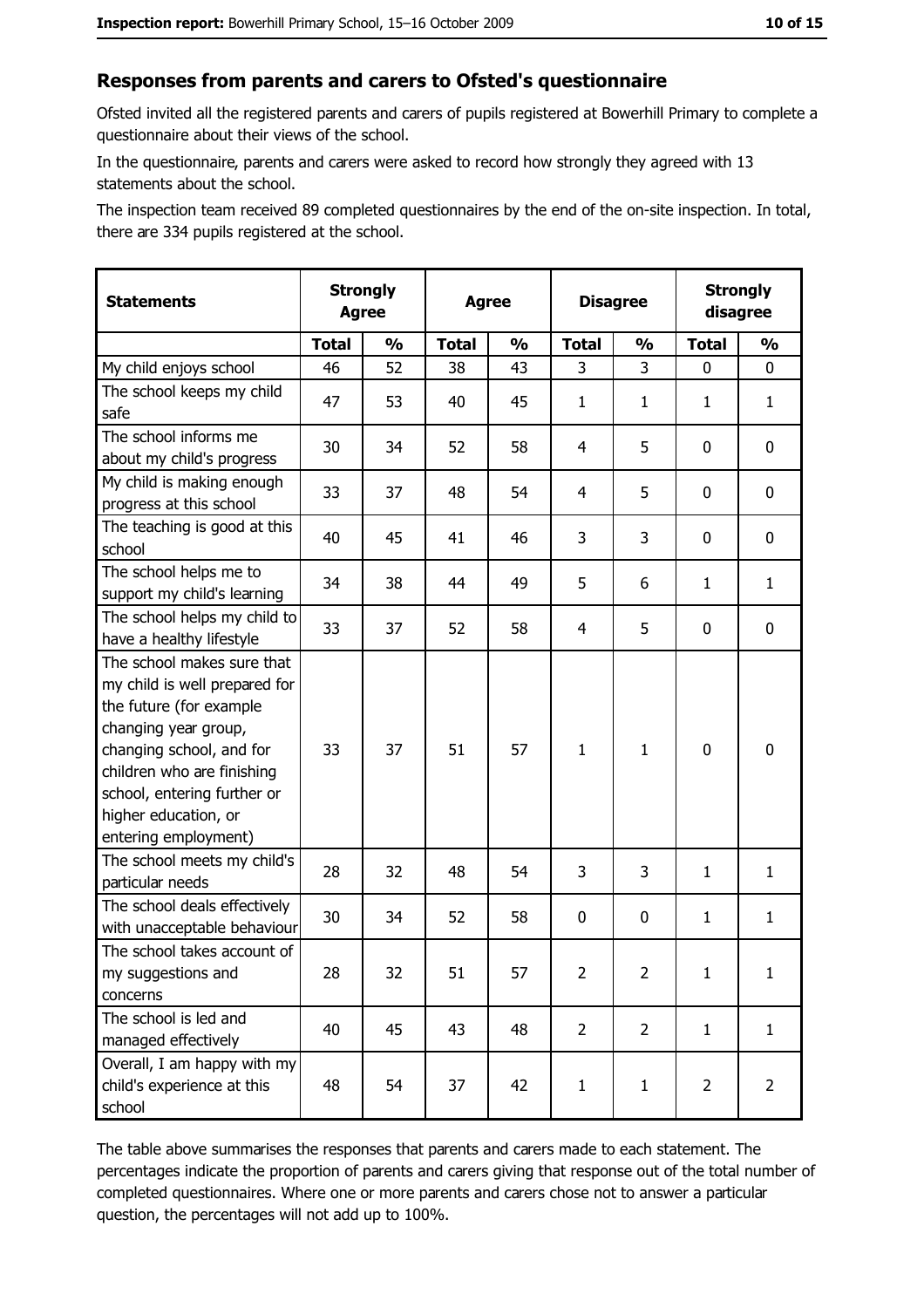## Glossary

| Grade   | <b>Judgement</b> | <b>Description</b>                                                                                                                                                                                                               |
|---------|------------------|----------------------------------------------------------------------------------------------------------------------------------------------------------------------------------------------------------------------------------|
| Grade 1 | Outstanding      | These features are highly effective. An oustanding<br>school provides exceptionally well for its pupils' needs.                                                                                                                  |
| Grade 2 | Good             | These are very positive features of a school. A school<br>that is good is serving its pupils well.                                                                                                                               |
| Grade 3 | Satisfactory     | These features are of reasonable quality. A satisfactory<br>school is providing adequately for its pupils.                                                                                                                       |
| Grade 4 | Inadequate       | These features are not of an acceptable standard. An<br>inadequate school needs to make significant<br>improvement in order to meet the needs of its pupils.<br>Ofsted inspectors will make further visits until it<br>improves. |

## What inspection judgements mean

#### Overall effectiveness of schools inspected between September 2007 and July 2008

|                       | Overall effectiveness judgement (percentage of<br>schools) |      |                     |                   |
|-----------------------|------------------------------------------------------------|------|---------------------|-------------------|
| <b>Type of school</b> | Outstanding                                                | Good | <b>Satisfactory</b> | <b>Inadequate</b> |
| Nursery schools       | 39                                                         | 58   | 3                   | 0                 |
| Primary schools       | 13                                                         | 50   | 33                  | 4                 |
| Secondary schools     | 17                                                         | 40   | 34                  | 9                 |
| Sixth forms           | 18                                                         | 43   | 37                  | $\overline{2}$    |
| Special schools       | 26                                                         | 54   | 18                  | $\overline{2}$    |
| Pupil referral units  | 7                                                          | 55   | 30                  | 7                 |
| All schools           | 15                                                         | 49   | 32                  | 5                 |

New school inspection arrangements were introduced on 1 September 2009. This means that inspectors now make some additional judgements that were not made previously.

The data in the table above were reported in The Annual Report of Her Majesty's Chief Inspector of Education, Children's Services and Skills 2007/08.

Percentages are rounded and do not always add exactly to 100. Secondary school figures include those that have sixth forms, and sixth form figures include only the data specifically for sixth form inspection judgements.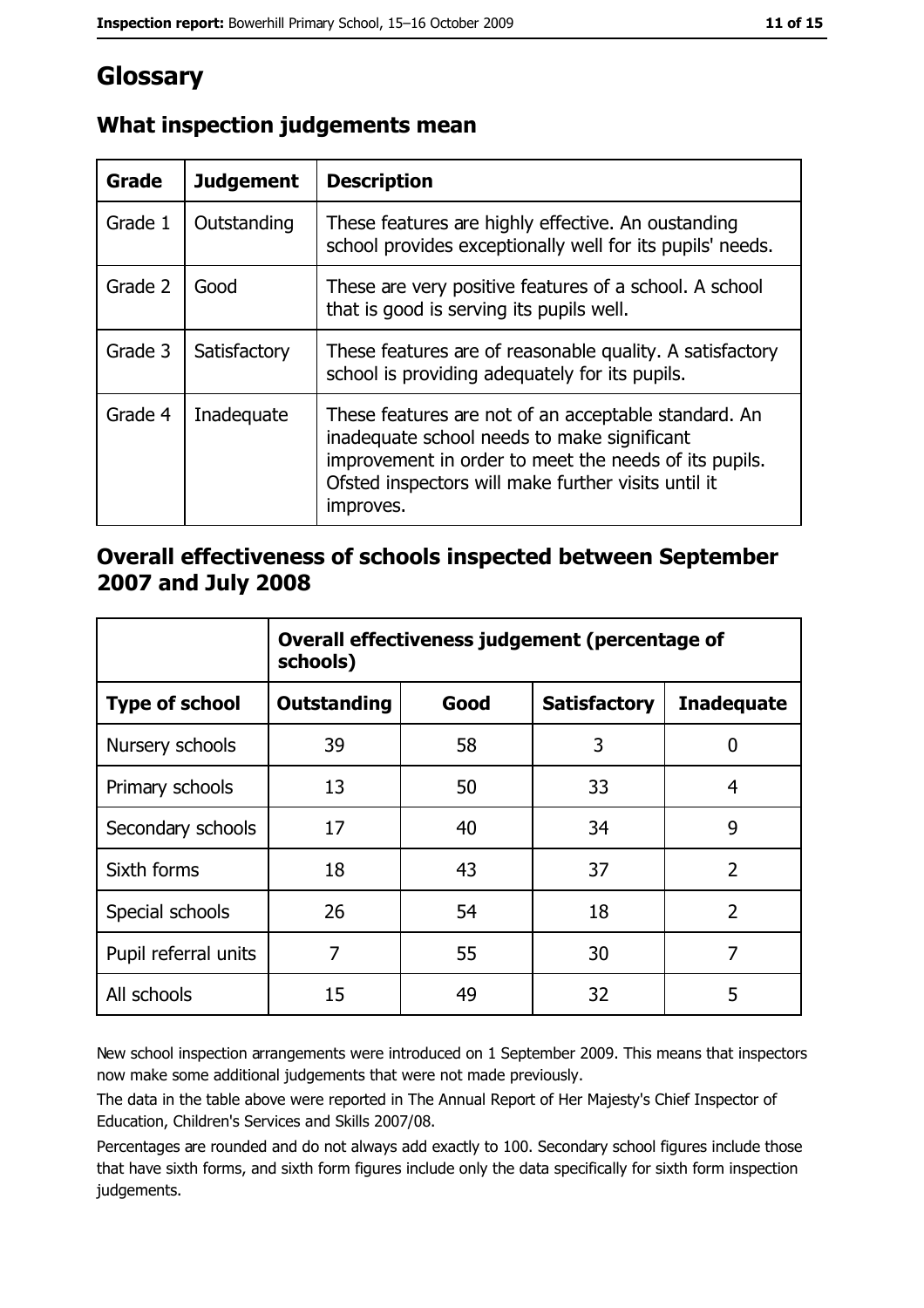# **Common terminology used by inspectors**

| Achievement:                  | the progress and success of a pupil in<br>their learning, development or training.                                                                                                                                                                                                                           |
|-------------------------------|--------------------------------------------------------------------------------------------------------------------------------------------------------------------------------------------------------------------------------------------------------------------------------------------------------------|
| Attainment:                   | the standard of the pupils' work shown by<br>test and examination results and in<br>lessons.                                                                                                                                                                                                                 |
| Capacity to improve:          | the proven ability of the school to<br>continue improving. Inspectors base this<br>judgement on what the school has<br>accomplished so far and on the quality of<br>its systems to maintain improvement.                                                                                                     |
| Leadership and management:    | the contribution of all the staff with<br>responsibilities, not just the headteacher,<br>to identifying priorities, directing and<br>motivating staff and running the school.                                                                                                                                |
| Learning:                     | how well pupils acquire knowledge,<br>develop their understanding, learn and<br>practise skills and are developing their<br>competence as learners.                                                                                                                                                          |
| <b>Overall effectiveness:</b> | inspectors form a judgement on a school's<br>overall effectiveness based on the findings<br>from their inspection of the school. The<br>following judgements, in particular,<br>influence what the overall effectiveness<br>judgement will be.                                                               |
|                               | The school's capacity for sustained<br>improvement.<br>Outcomes for individuals and groups<br>of pupils.<br>The quality of teaching.<br>The extent to which the curriculum<br>meets pupil's needs, including where<br>relevant, through partnerships.<br>The effectiveness of care, guidance<br>and support. |
| Progress:                     | the rate at which pupils are learning in<br>lessons and over longer periods of time. It<br>is often measured by comparing the<br>pupils' attainment at the end of a key<br>stage with their attainment when they<br>started.                                                                                 |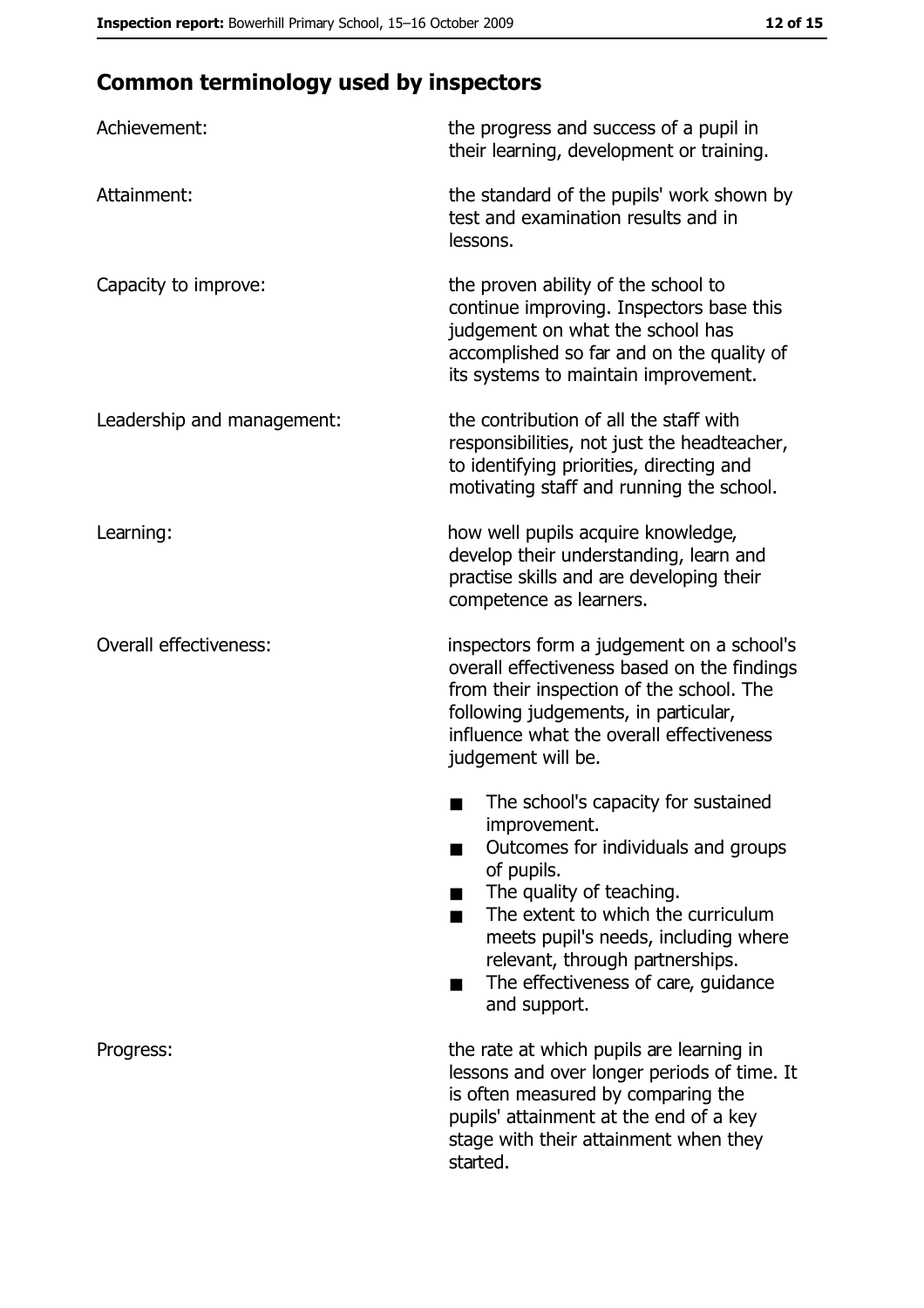This letter is provided for the school, parents and carers to share with their children. It describes Ofsted's main findings from the inspection of their school.



19 October 2009

Dear Pupils

Inspection of Bowerhill Primary School, Melksham, SN12 6JH

Thank you for making us so welcome when we visited your school recently. We really enjoyed talking to you, looking at your work and watching you work and play. We judged that your school provides a satisfactory standard of education. Here are some of the main things we found.

- The headteacher and staff take good care of you.  $\blacksquare$
- Children in Reception get off to a good start in their learning.  $\blacksquare$
- You make satisfactory progress overall and by the time you leave, you reach the  $\blacksquare$ standards expected for your age in all subjects.
- Teaching is satisfactory but does not always meet all your needs, especially in  $\blacksquare$ numeracy lessons.
- The curriculum is good and you enjoy the clubs and trips and links with a French  $\blacksquare$ school.
- Your behaviour is good and you look out for one another.  $\blacksquare$
- You have a good awareness of how to lead a healthy life.  $\blacksquare$
- The headteacher and other leaders have a very clear understanding of what to do  $\blacksquare$ to improve the school.

You said you enjoy school, feel safe and know who to talk to if you are unhappy. To make your school an even better place to learn, we have asked the school to do three things.

- Make sure that all teaching is as good as the best in the school, so that you make  $\blacksquare$ good progress in all classes.
- Further improve numeracy lessons by ensuring those of you who find work easier  $\blacksquare$ are given more challenge, and those of you who find work harder are helped to know what to do next.
- Make contact with different types of schools in Britain so that you meet and work  $\blacksquare$ with pupils from different backgrounds and communities to your own.

You can help your teachers by continuing to attend regularly and behave well.

With best wishes for the future.

Yours sincerely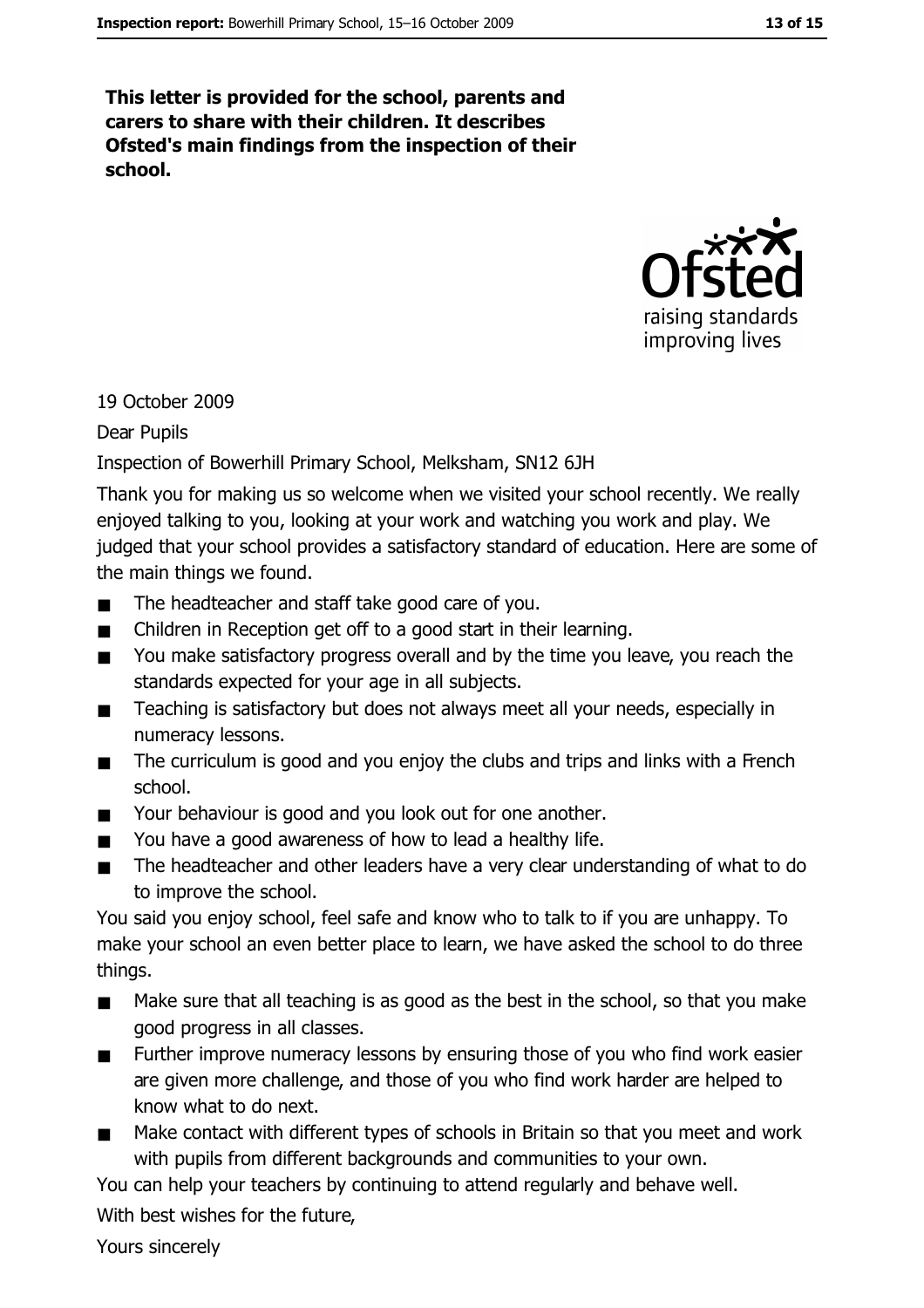Sarah Conway Lead inspector